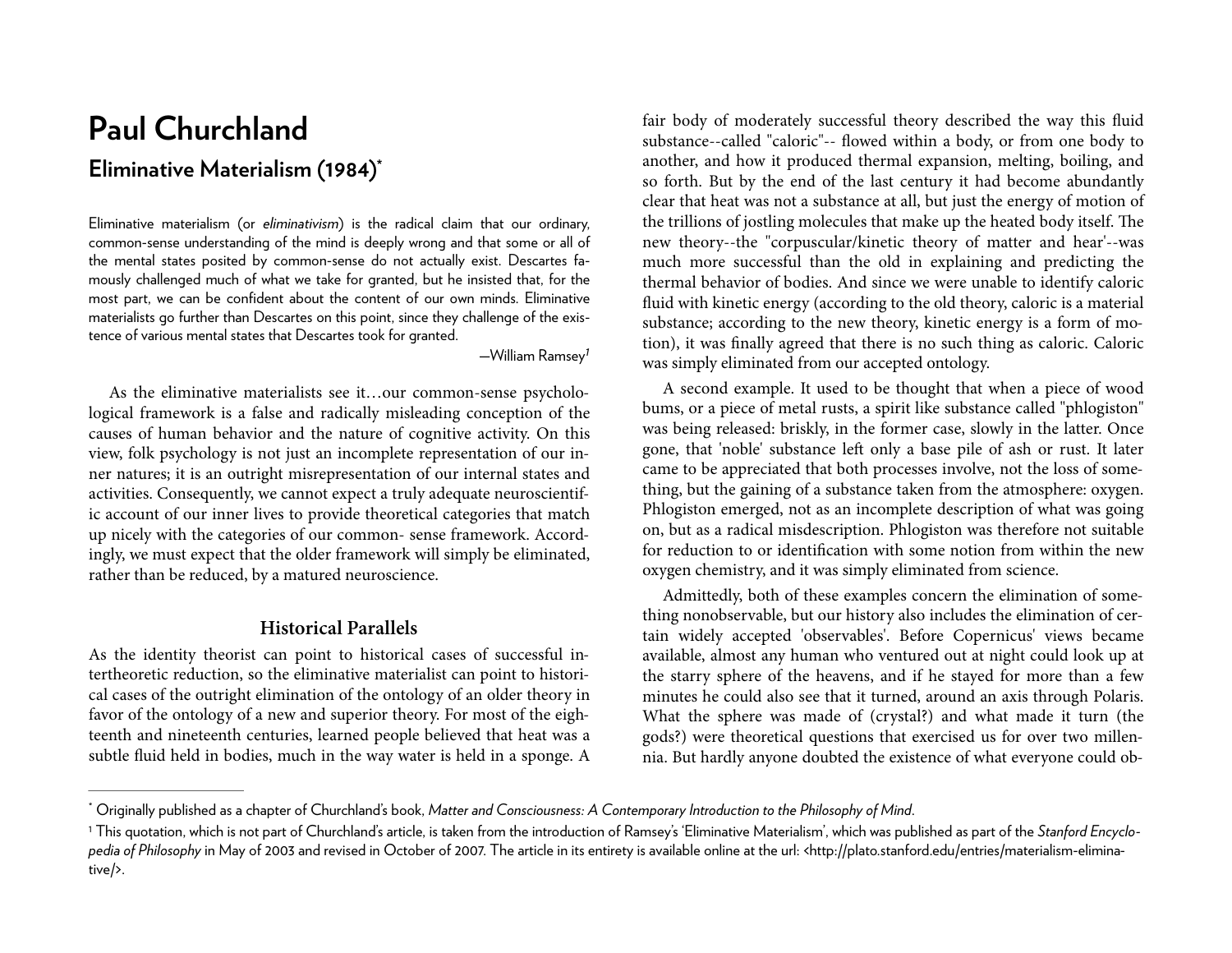serve with their own eyes. In the end, however, we learned to reinterpret our visual experience of the night sky within a very different conceptual framework, and the turning sphere evaporated.

Witches provide another example. Psychosis is a fairly common affliction among humans, and in earlier centuries its victims were standardly seen as cases of demonic possession, as instances of Satan's spirit itself, glaring malevolently out at us from behind the victims' eyes. Tat witches exist was not a matter of any controversy. One would occasionally see them, in any city or hamlet, engaged in incoherent, paranoid, or even murderous behavior. But observable or not, we eventually decided that witches simply do not exist. We concluded that the concept of a witch is an element in a conceptual framework that misrepresents so badly the phenomena to which it was standardly applied that literal application of the notion should be permanently withdrawn. Modem theories of mental dysfunction led to the elimination of witches from our serious ontology.

The concepts of folk psychology-belief, desire, fear, sensation, pain, joy, and so on-await a similar fate, according to the view at issue. And when neuroscience has matured to the point where the poverty of our current conceptions is apparent to everyone, and the superiority of the new framework is established, we shall then be able to set about reconceiving our internal states and activities, within a truly adequate conceptual framework at last. Our explanations of one another's behavior will appeal to such things as our neuropharmacological states, the neural activity in specialized anatomical areas, and whatever other states are deemed relevant by the new theory. Our private introspection will also be transformed, and may be profoundly enhanced by reason of the more accurate and penetrating framework it will have to work with--just as the astronomer's perception of the night sky is much enhanced by the detailed knowledge of modern astronomical theory that he or she possesses.

The magnitude of the conceptual revolution here suggested should not be minimized: it would be enormous. And the benefits to humanity might be equally great. If each of us possessed an accurate neuroscientific understanding of (what we now conceive dimly as) the varieties and causes of mental illness, the factors involved in learning, the neural basis of emotions, intelligence, and socialization, then the sum total of human misery might be much reduced. The simple increase in mutual understanding that the new framework made possible could contribute substantially toward a more peaceful and humane society. Of course, there would be dangers as well: increased knowledge means increased power, and power can always be misused.

## **Arguments for Eliminative Materialism**

The arguments for eliminative materialism are diffuse and less than decisive, but they are stronger than is widely supposed. The distinguishing feature of this pos--even a species-specific reduction--of the framework of folk psychology to the framework of a matured neuroscience. The reason for this denial is the eliminative materialist's conviction that folk psychology is a hopelessly primitive and deeply confused conception of our internal activities. But why this low opinion of our common-sense conceptions?

There are at least three reasons. First, the eliminative materialist will point to the widespread explanatory, predictive, and manipulative failures of folk psychology. So much of what is central and familiar to us remains a complete mystery from within folk psychology. We do not know what sleep is, or why we have to have it, despite spending a full third of our lives in that condition. (The answer, "For rest," is mistaken. Even if people are allowed to rest continuously, their need for sleep is undiminished. Apparently, sleep serves some deeper functions, but we do not yet know what they are.) We do not understand how learning transforms each of us from a gaping infant to a cunning adult, or how differences in intelligence are grounded. We have not the slightest idea how memory works, or how we manage to retrieve relevant bits of information instantly from the awesome mass we have stored. We do not know what mental illness is, nor how to cure it.

In sum, the most central things about us remain almost entirely mysterious from within folk psychology. And the defects noted cannot be blamed on inadequate time allowed for their correction, for folk psychology has enjoyed no significant changes or advances in well over 2,000 years, despite its manifest failures. Truly successful theories may be expected to reduce, but significantly unsuccessful theories merit no such expectation.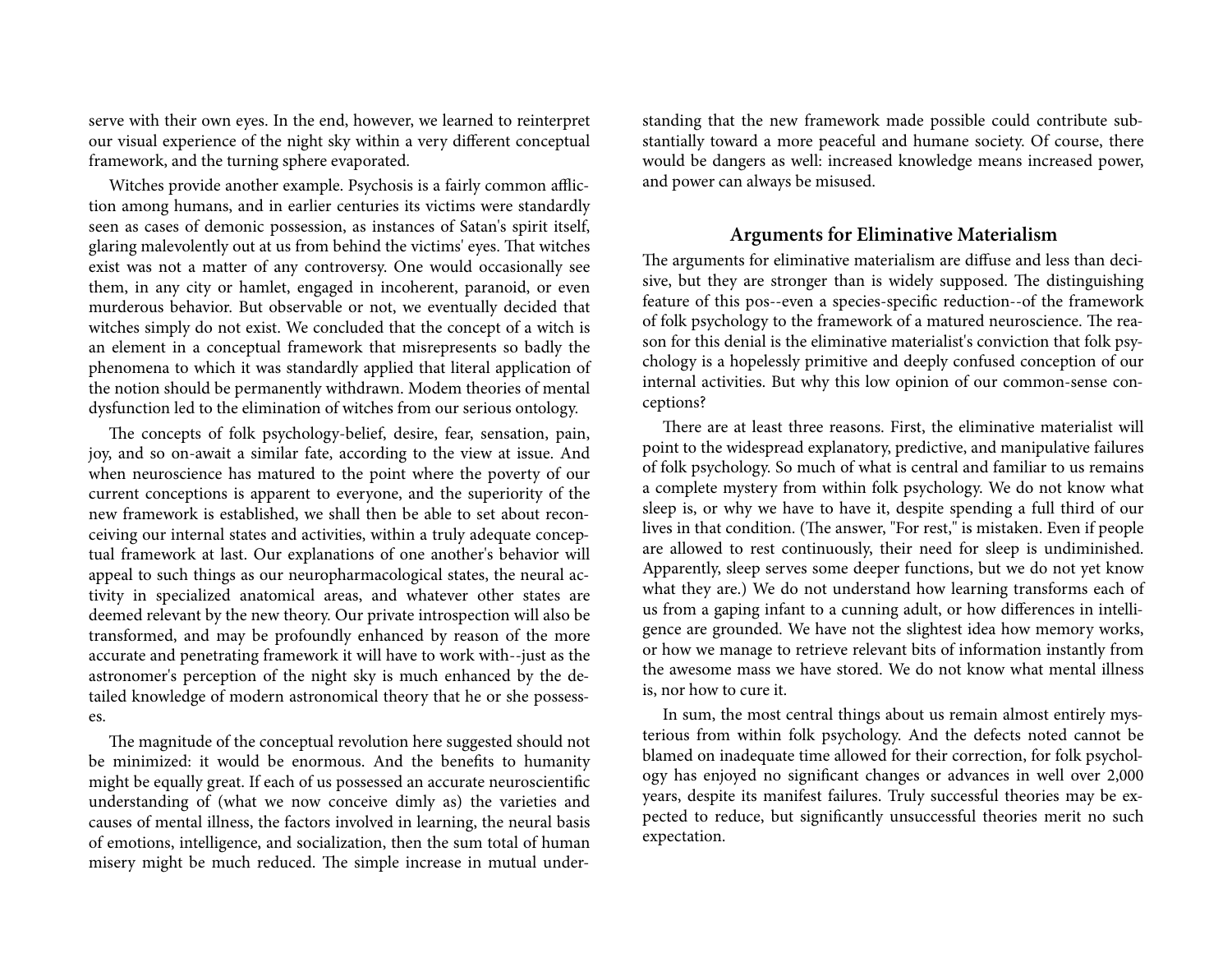This argument from explanatory poverty has a further aspect. So long as one sticks to normal brains, the poverty of folk psychology is perhaps not strikingly evident. But as soon as one examines the many perplexing behavioral and cognitive deficits suffered by people with damaged brains, one's descriptive and explanatory resources start to claw the air (see, for example chapter 7.3, p. 143). As with other humble theories asked to operate successfully in unexplored extensions of their old domain (for example, Newtonian mechanics in the domain of velocities close to the velocity of light, and the classical gas law in the domain of high pressures or temperatures), the descriptive and explanatory inadequacies of folk psychology become starkly evident.

The second argument tries to draw an inductive lesson from our conceptual history. Our early folk theories of motion were profoundly confused, and were eventually displaced entirely by more sophisticated theories. Our early folk theories of the structure and activity of the heavens were wildly off the mark, and survive only as historical lessons in how wrong we can be. Our folk theories of the nature of fire, and the nature of life, were similarly cockeyed. And one could go on, since the vast majority of our past folk conceptions have been similarly exploded. All except folk psychology, which survives to this day and has only recently begun to feel pressure. But the phenomenon of conscious intelligence is surely a more complex and difficult phenomenon than any of those just listed. So far as accurate understanding is concerned, it would be a miracle if we had got that one right the very first time, when we fell down so badly on all the others. Folk psychology has survived for so very long, presumably, not because it is basically correct in its representations, but because the phenomena addressed are so surpassingly difficult that any useful handle on them, no matter how feeble, is unlikely to be displaced in a hurry.

A third argument attempts to find an a priori advantage for eliminative materialism over the identity theory and functionalism. It attempts to counter the common intuition that eliminative materialism is distantly possible, perhaps, but is much less probable than either the identity theory or functionalism. Ihe focus again is on whether the concepts of folk psychology will find vindicating match-ups in a matured neuroscience. The eliminativist bets no; the other two bet yes. Even the functionalist bets yes, but expects the match-ups to be only species-specific, or only person-specific. Functionalism, recall, denies the existence only of universal type/type identities.)

The eliminativist will point out that the requirements on a reduction are rather demanding. The new theory must entail a set of principles and embedded concepts that mirrors very closely the specific conceptual structure to be reduced. And the fact is, there are vastly many more ways of being an explanatorily successful neuroscience while not mirroring the structure of folk psychology, than there are ways of being an explanatorily successful neuroscience while also mirroring the very specific structure of folk psychology. Accordingly, the a priori probability of eliminative materialism is not lower, but substantially higher than that of either of its competitors. One's initial intuitions here are simply mistaken.

Granted, this initial a priori advantage could be reduced if there were a very strong presumption in favor of the truth of folk psychology--true theories are better bets to win reduction. But according to the first two arguments, the presumptions on this point should run in precisely the opposite direction.

## **Arguments against Eliminative Materialism**

The initial plausibility of this rather radical view is low for almost everyone, since it denies deeply entrenched assumptions. That is at best a question- begging complaint, of course, since those assumptions are precisely what is at issue. But the following line of thought does attempt to mount a real argument. Eliminative materialism is false, runs the argument, because one's introspection reveals directly the existence of pains, beliefs, desires, fears, and so forth. Their existence is as obvious as anything could be. The eliminative materialist will reply that this argument makes the same mistake that an ancient or medieval person would be making if he insisted that he could just see with his own eyes that the heavens form a turning sphere, or that witches exist. The fact is, all observation occurs within some system of concepts, and our observation judgments are only as good as the conceptual framework in which they are expressed. In all three cases--the starry sphere, witches, and the familiar mental states- precisely what is challenged is the integrity of the background conceptual frameworks in which the observation judgments are expressed. To insist on the validity of one's experiences, traditionally interpreted, is therefore